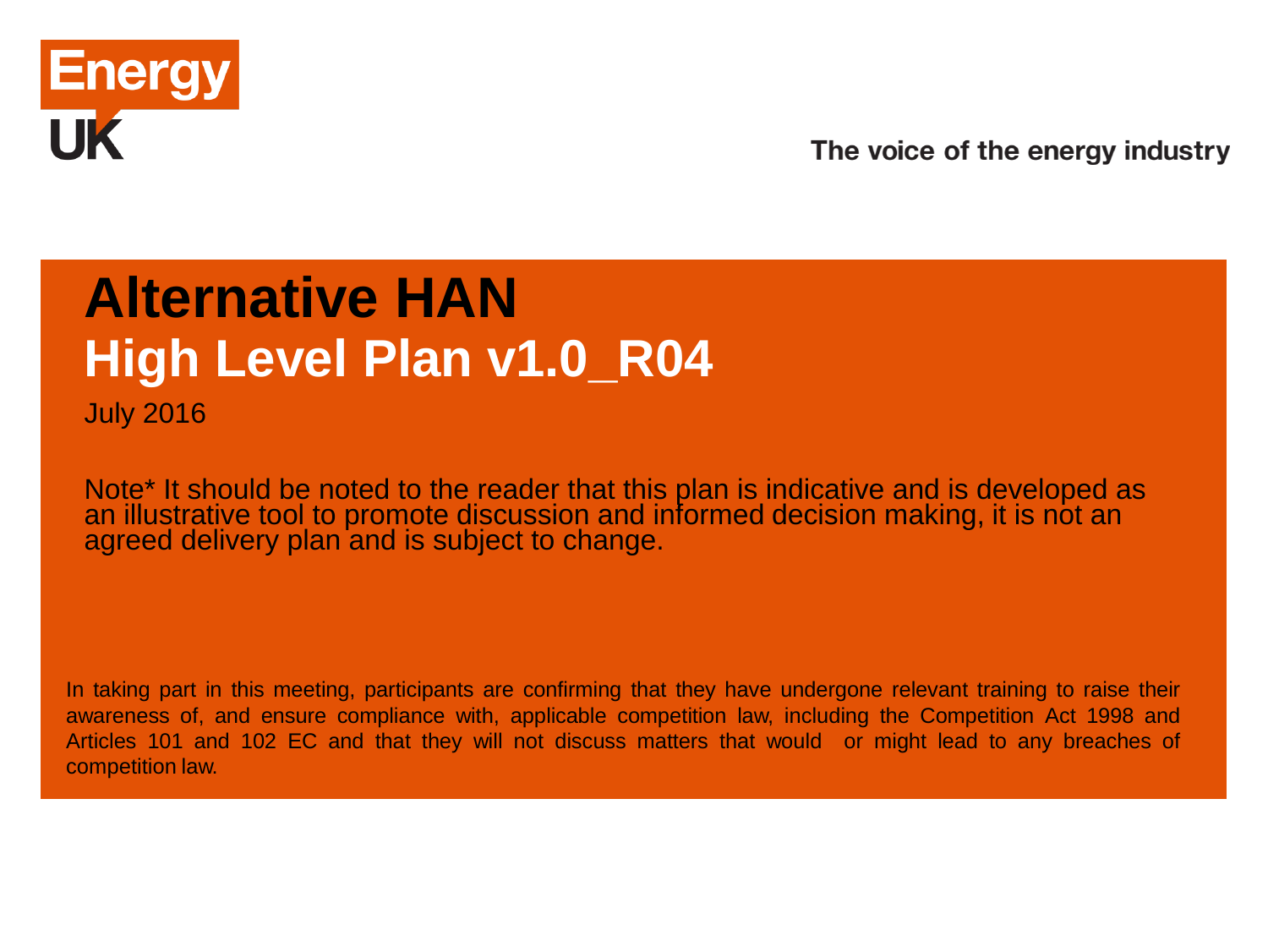## **Energy UK - Alt HAN Planning Assumptions**

- The decisions made by the Transitional Alt HAN Forum will novate to the enduring Alt HAN Forum and be accepted without appeal.
- In order for services to be delivered as swiftly as possible it is assumed that procurements for Alt HAN Operational Services, Alt HAN Technology Provision and Alt Business Support Function will need to be parallel activities and not sequential (that may be ordinarily the logical approach) – additional risks shall be managed by the Alt HAN Forum governance processes.
- The exact date of when Alternative HAN services will be available is uncertain due to the immaturity of the market for device and solution providers, it is the ambition of the Alt HAN Forum to make Alt HAN Equipment available by the end of 2017. Therefore, we have assumed that Business Support Function and Operational Services are to be available by the end of 2016 with limited number of Technological services being available from Q4 2017. This will be dependent a number of procurements being delivered, all with inter-dependencies and the market responding, therefore there is a high probability risk this assumption will change as the project moves through the procurement phase.

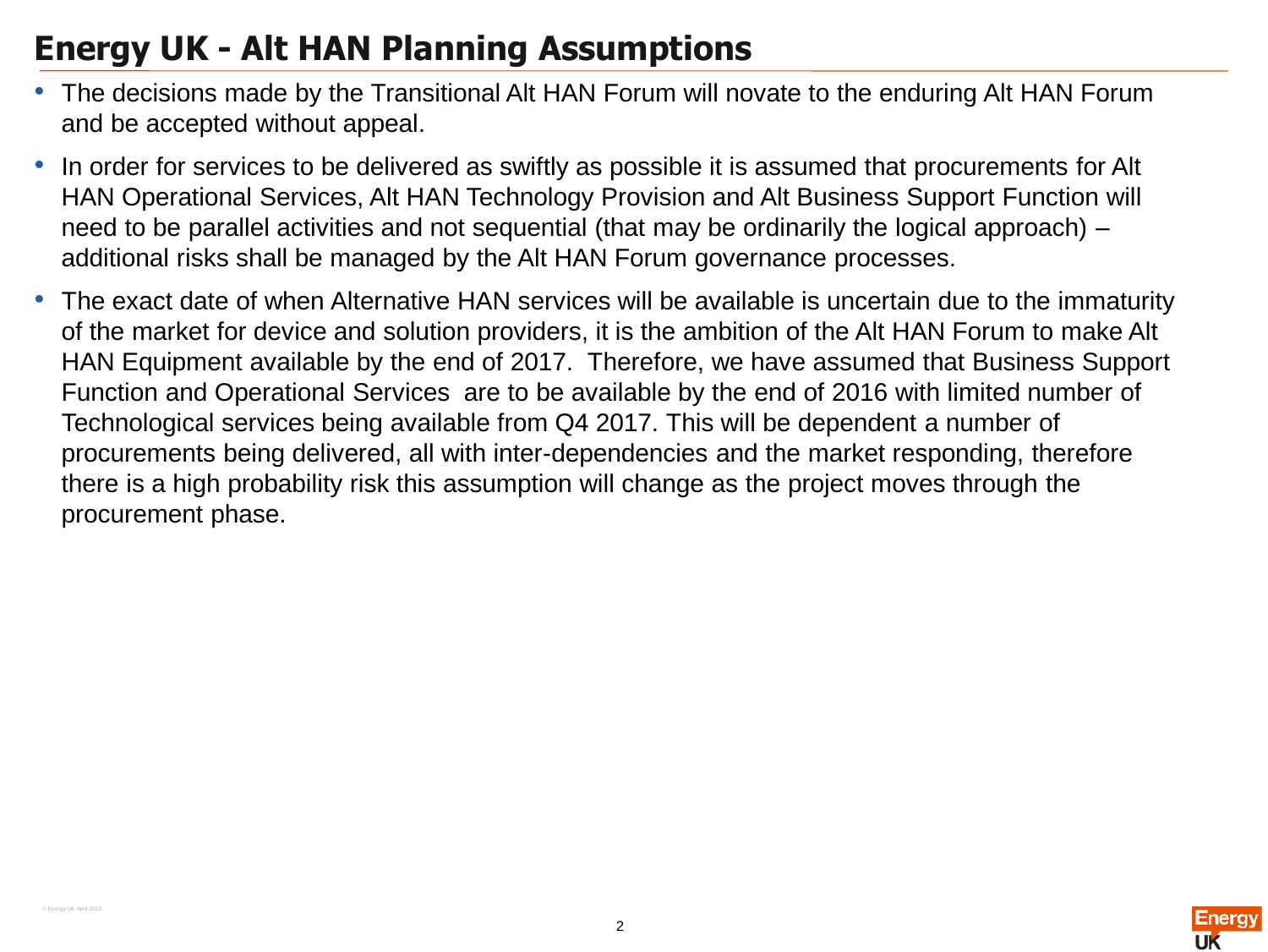

## **Alternative HAN Delivery – High Level Plan**

**Completed Milestone Milestone is on track Milestone is uncertain Milestone is at significant risk**

UK V1.0 R04 - 13-07-16